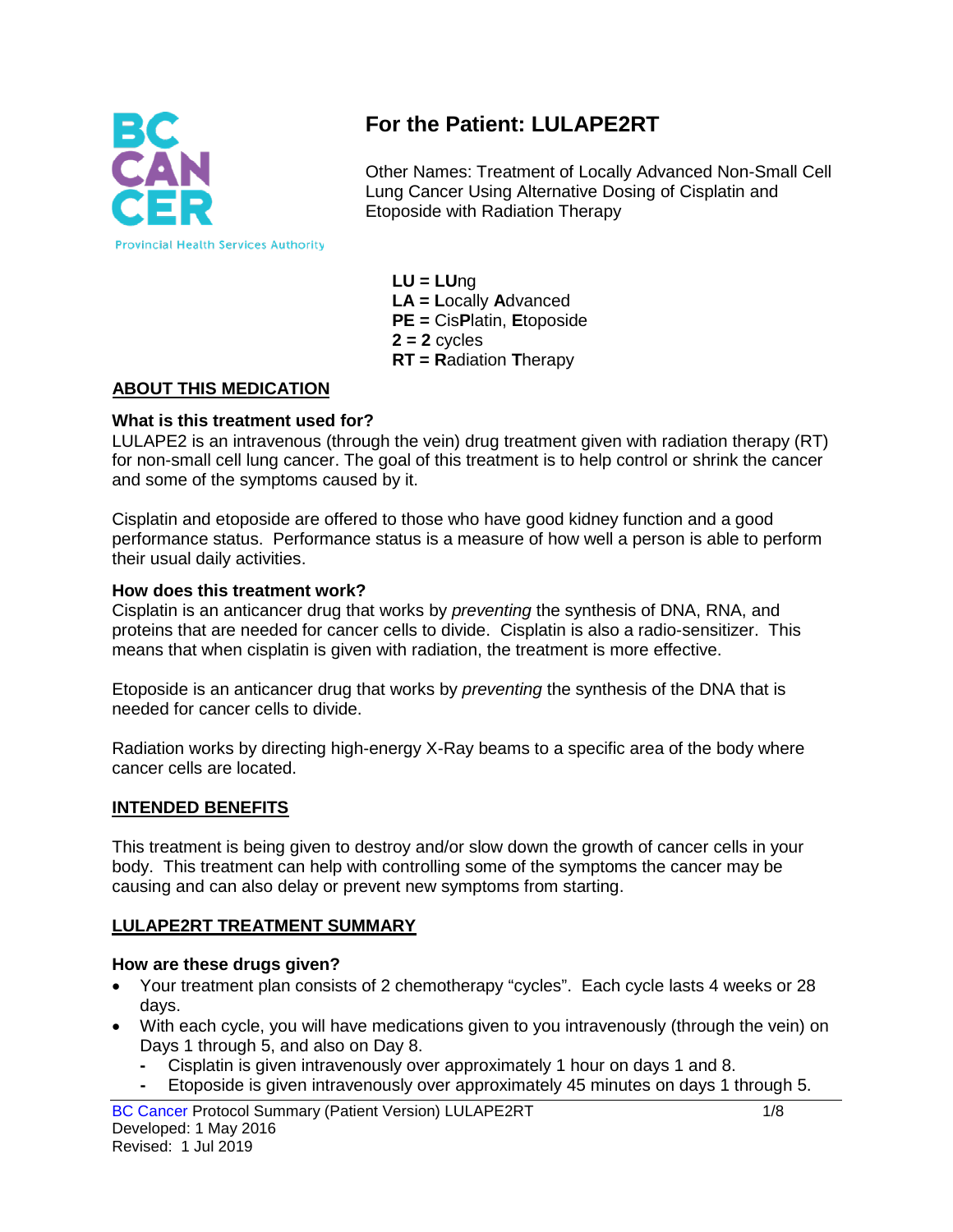- Radiation:
	- **-** Radiation is given once per day, during the week, with weekends and holidays off.
	- **-** On days when you receive both chemotherapy and radiation therapy, you will receive chemotherapy first.

#### **What will happen when I get my drugs?**

- A blood test is done within one month of starting treatment.
- A blood test is also done before Day 1 of the second cycle.
- The dose and timing of your chemotherapy may be changed based on your blood test results and/or other side effects.
- Your very first treatment will take longer than other treatments because a nurse will be reviewing the possible side effects of your chemotherapy plan and will discuss with you how to manage them. *It is a good idea to bring someone with you to your first chemotherapy appointment.*
- You will be given a prescription for anti-nausea medications (to be filled at your regular pharmacy). Please bring your anti-nausea medications with you to each treatment. Your nurse will tell you when to take the anti-nausea medication(s). You may also need to take your anti-nausea drugs at home after treatment. It is easier to prevent nausea than to treat it once it happens, so follow directions closely.

### **What will happen when I get radiation?**

- The length of your treatment appointments will be approximately 15 minutes. You receive radiation over only a few minutes on each day.
- You will not feel anything during the radiation treatments.

## **LULAPE2RT TREATMENT PROTOCOL**

**Start Date: Contract Date: Contract Date: Contract Date: Contract Date: Contract Date: Contract Date: Contract Date: Contract Date: Contract Date: Contract Date: Contract Date: Contract Date: Con** 

| Cycle 1:          |                  |                  |                  |                  |        |           |
|-------------------|------------------|------------------|------------------|------------------|--------|-----------|
| Day 1             | Day 2            | Day 3            | Day 4            | Day 5            | Day 6  | Day 7     |
| Cisplatin &       |                  |                  |                  |                  | No     | No        |
| <b>Etoposide</b>  | <b>Etoposide</b> | <b>Etoposide</b> | <b>Etoposide</b> | <b>Etoposide</b> | chemo  | chemo     |
| Day 8             | Day 9            | Day 10           | Day 11           | Day 12           | Day 13 | Day 14    |
| <b>Blood Test</b> | No.              | No               | <b>No</b>        | <b>No</b>        | No.    | No.       |
| <b>Cisplatin</b>  | chemo            | chemo            | chemo            | chemo            | chemo  | chemo     |
| Day 15            | Day 16           | Day 17           | Day 18           | Day 19           | Day 20 | Day 21    |
| <b>No</b>         | No.              | No               | <b>No</b>        | No chemo         | No.    | <b>No</b> |
| Chemo             | chemo            | chemo            | chemo            |                  | chemo  | chemo     |
| Day 22            | Day 23           | Day 24           | Day 25           | Day 26           | Day 27 | Day 28    |
| <b>No</b>         | No.              | No.              | No.              | No chemo         | No.    | No.       |
| Chemo             | chemo            | chemo            | chemo            |                  | chemo  | chemo     |

#### **This 28-day cycle will repeat 1 more time \*\*\*Radiation will be given Monday-to-Friday throughout treatment\*\*\***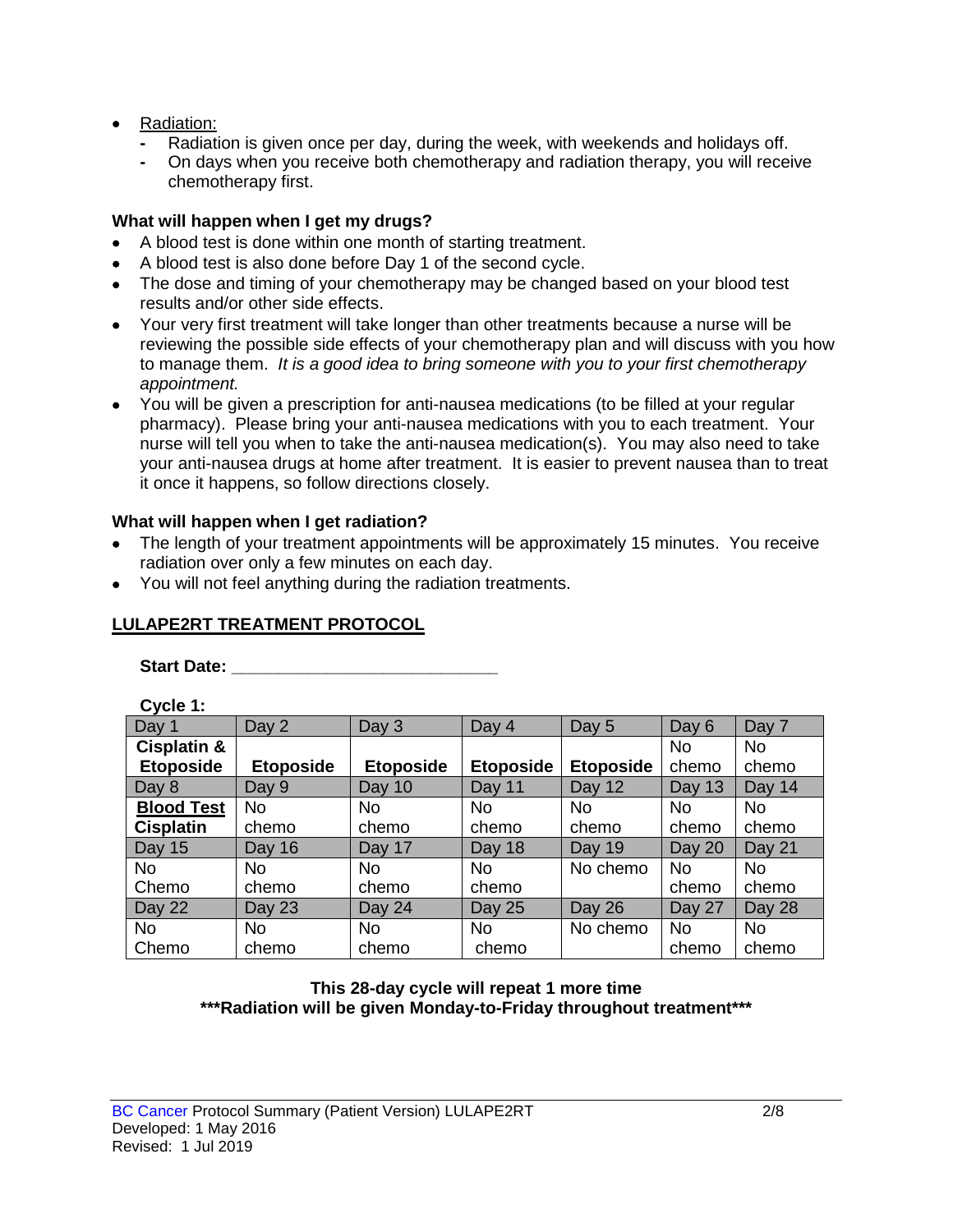### **CHEMOTHERAPY SIDE EFFECTS AND MANAGEMENT**

## **Are there any risks?**

• Unexpected and unlikely side effects can occur with any drug treatment. The ones listed below are particularly important for you to be aware of.

| <b>SERIOUS SIDE EFFECTS</b>                                                                                                                                                                                                                                                                                   | <b>How common</b><br>is it? | <b>MANAGEMENT</b>                                                                                                                                                                                                                                                                                                                                                                                                                        |
|---------------------------------------------------------------------------------------------------------------------------------------------------------------------------------------------------------------------------------------------------------------------------------------------------------------|-----------------------------|------------------------------------------------------------------------------------------------------------------------------------------------------------------------------------------------------------------------------------------------------------------------------------------------------------------------------------------------------------------------------------------------------------------------------------------|
| Your white blood cells may decrease<br>after your treatment. White blood cells<br>protect your body by fighting bacteria<br>(germs) that cause infection. When they<br>are low, you are at greater risk of<br>having an infection.                                                                            | Very common                 | To help prevent infection:<br>Wash your hands often and always after using the bathroom.<br>$\bullet$<br>Take care of your skin and mouth by gently washing regularly.<br>$\bullet$<br>Avoid crowds and people who are sick.<br>$\bullet$<br>Call your doctor <i>immediately</i> at the first sign of an <i>infection</i><br>such as fever (over 100°F or 38°C by an oral thermometer),<br>chills, cough or burning when you pass urine. |
| Your platelets may decrease during or<br>after your treatment They will return to<br>normal after your last treatment.<br>Platelets help to make your blood clot<br>when you hurt yourself. You may<br>bruise or bleed more easily than<br>usual.                                                             | Common                      | To help prevent bleeding problems:<br>Try not to bruise, cut or burn yourself.<br>Clean your nose by blowing gently, do not pick your nose.<br>$\bullet$<br>Brush your teeth gently with a soft toothbrush as your gums<br>may bleed more easily. Maintain good oral hygiene.<br>Avoid taking ASA (e.g.: ASPIRIN®) or Ibuprofen (e.g.: ADVIL®),<br>unless prescribed by your doctor.                                                     |
| Allergic reactions may rarely occur.<br>Signs of an allergic reaction are<br>dizziness, confusion and wheezing or<br>difficulty breathing. This reaction can<br>occur during or immediately after<br>cisplatin or etoposide, several hours after<br>receiving cisplatin, or after many doses<br>of cisplatin. | Rare                        | Tell your nurse immediately if this happens while you are<br>receiving cisplatin or etoposide. Go to your local Emergency<br>Room immediately if this happens after you leave the clinic.                                                                                                                                                                                                                                                |
| Cisplatin and etoposide burn if they leak<br>under the skin.                                                                                                                                                                                                                                                  | Very rare                   | Tell your nurse <i>immediately</i> if you feel pain, burning, stinging, or<br>any other change while the drug is being given.                                                                                                                                                                                                                                                                                                            |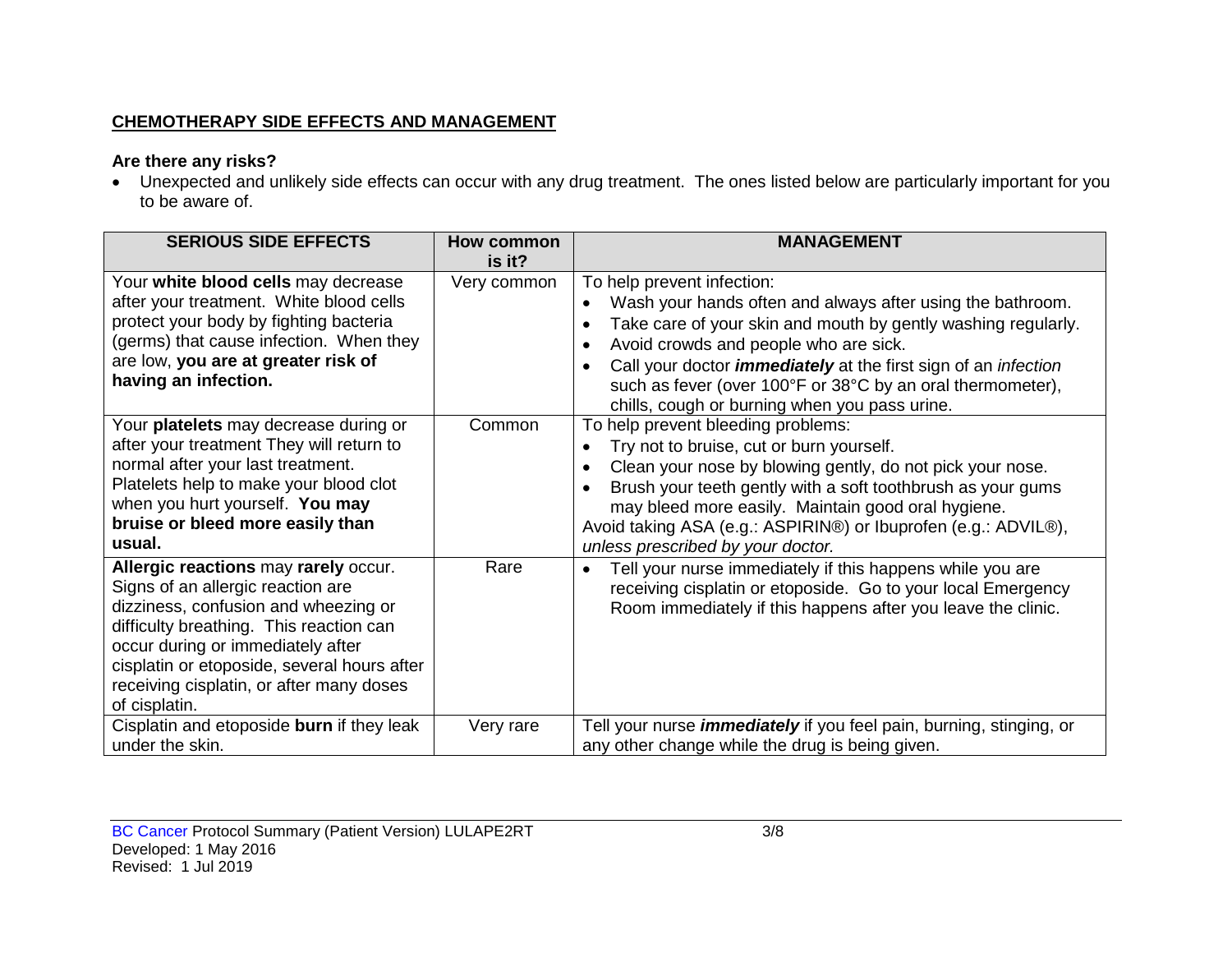| <b>OTHER SIDE EFFECTS</b>                                                                                                              | <b>How Common</b><br>Is It? | <b>MANAGEMENT</b>                                                                                                                                                                                                                                                                                                                                                                                                                                                                         |
|----------------------------------------------------------------------------------------------------------------------------------------|-----------------------------|-------------------------------------------------------------------------------------------------------------------------------------------------------------------------------------------------------------------------------------------------------------------------------------------------------------------------------------------------------------------------------------------------------------------------------------------------------------------------------------------|
| Nausea and vomiting may occur after<br>your treatment and may last for up to 24<br>hours. Nausea may last longer for some<br>patients. | Very Common                 | You will be given a prescription for anti-nausea drug(s) to take<br>before your chemotherapy treatment and/or at home. It is easier to<br>prevent nausea than to treat it once it has happened, so follow<br>directions closely.<br>Drink plenty of liquids.<br>Eat and drink often in small amounts.<br>Try the ideas in "Food Choices to Control Nausea".<br>Your doctor may manage delayed nausea and vomiting differently.<br>Be sure to let your doctor know if you experience this. |
| Constipation or diarrhea may occur.                                                                                                    | Common                      | To help constipation:<br>Exercise if you can.<br>Drink plenty of liquids (8 cups a day).<br>$\bullet$<br>Try ideas in "Suggestions for Dealing with Constipation".<br>To help diarrhea:<br>Drink plenty of liquids.<br>Eat and drink often in small amounts.<br>Avoid high fibre foods as outlined in "Food Ideas to Help with<br>Diarrhea during Chemotherapy".                                                                                                                          |
| <b>Tiredness</b> or lack of energy may occur.                                                                                          | Common                      | Do not drive a car or operate machinery if you are feeling tired.<br>$\bullet$<br>Try the ideas in "Your Bank of Energy Savings: How People<br>with Cancer can Handle Fatigue".                                                                                                                                                                                                                                                                                                           |
| Pain or tenderness may occur where<br>the needle was placed in your vein.                                                              | Common                      | Apply cool compresses or soak in cool water for 15-20 minutes<br>$\bullet$<br>several times a day.                                                                                                                                                                                                                                                                                                                                                                                        |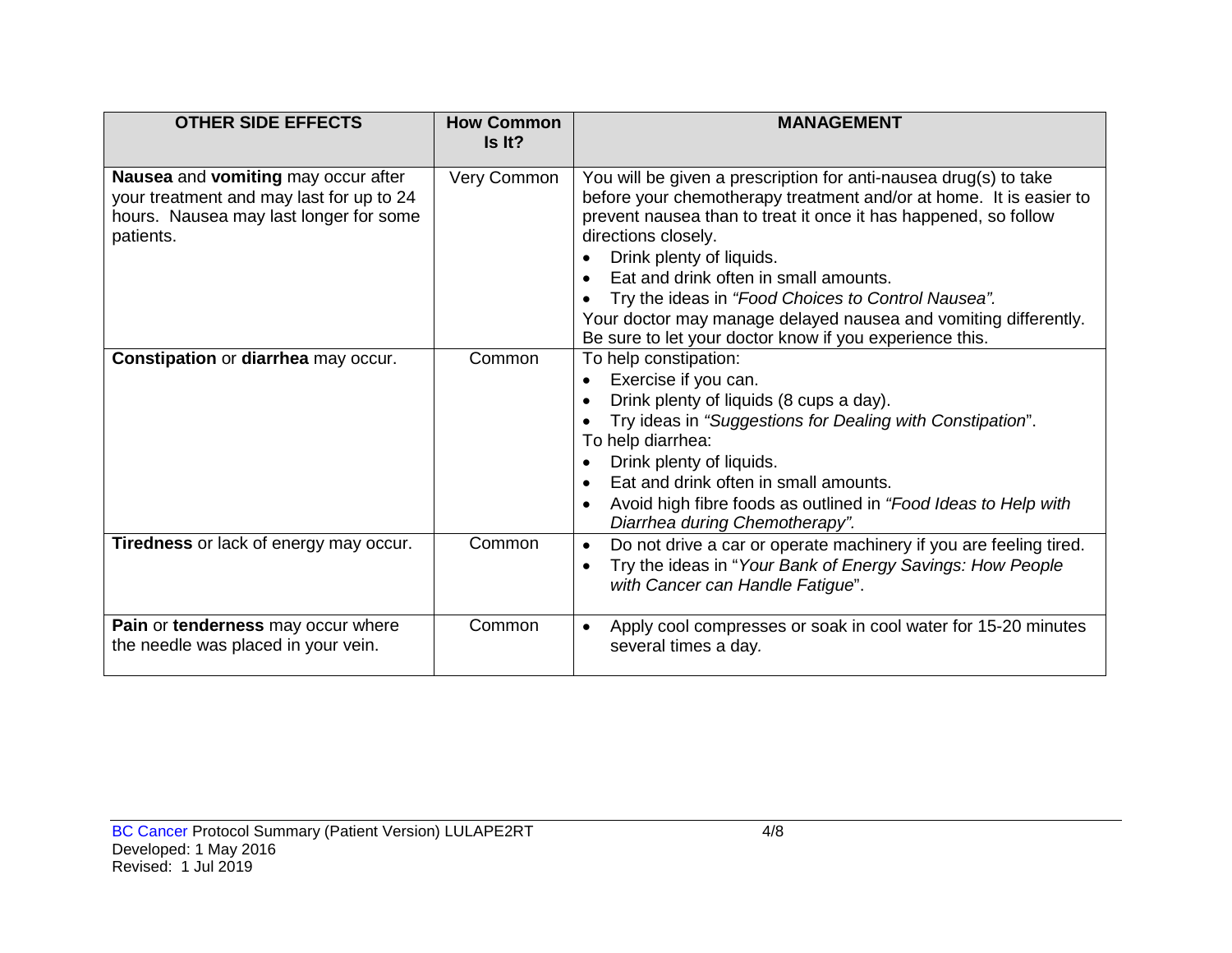| <b>OTHER SIDE EFFECTS</b>                                                                                                                                                                                                                                                                                                                                 | <b>How Common</b><br>Is It? | <b>MANAGEMENT</b>                                                                                                                                                                                                                                                                                                                                                                                                                                                                                                                                                                                          |
|-----------------------------------------------------------------------------------------------------------------------------------------------------------------------------------------------------------------------------------------------------------------------------------------------------------------------------------------------------------|-----------------------------|------------------------------------------------------------------------------------------------------------------------------------------------------------------------------------------------------------------------------------------------------------------------------------------------------------------------------------------------------------------------------------------------------------------------------------------------------------------------------------------------------------------------------------------------------------------------------------------------------------|
| Hair loss sometimes occurs and may<br>begin within a few days or weeks of<br>treatment. Your hair may thin or you<br>may become totally bald. Your scalp<br>may feel tender. You may lose hair on<br>your face and body. Your hair will grow<br>back once your treatments are over and<br>sometimes between treatments. Colour<br>and texture may change. | Common                      | Use a gentle shampoo and soft brush.<br>$\bullet$<br>Care should be taken with use of hair spray, bleaches, dyes and<br>perms.<br>Protect your scalp with a hat, scarf or wig in cold weather.<br>Cover your head or apply sun block on sunny days.<br>Apply mineral oil to your scalp to reduce itching.<br>Refer to the pamphlet "For the Patient: Hair loss due to<br>chemotherapy"                                                                                                                                                                                                                     |
| Sore mouth may occur a few days after<br>treatment. Mouth sores can occur on the<br>tongue, the sides of the mouth or in the<br>throat. Mouth sores or bleeding gums<br>can lead to an infection.                                                                                                                                                         | Common                      | Brush your teeth gently after eating and at bedtime with a very<br>soft toothbrush. If your gums bleed, use gauze instead of a<br>brush. Use baking soda instead of toothpaste.<br>Make a mouthwash with $\frac{1}{2}$ teaspoon baking soda or salt in 1<br>cup warm water and rinse several times a day.<br>Try soft, bland foods like puddings, milkshakes and cream<br>soups.<br>Avoid spicy, crunchy or acidic food, and very hot or cold foods.<br>Try ideas in "Easy to Chew Recipes and Soft, Moist Food Ideas"<br>Call your doctor if you are having difficulty eating or drinking due<br>to pain. |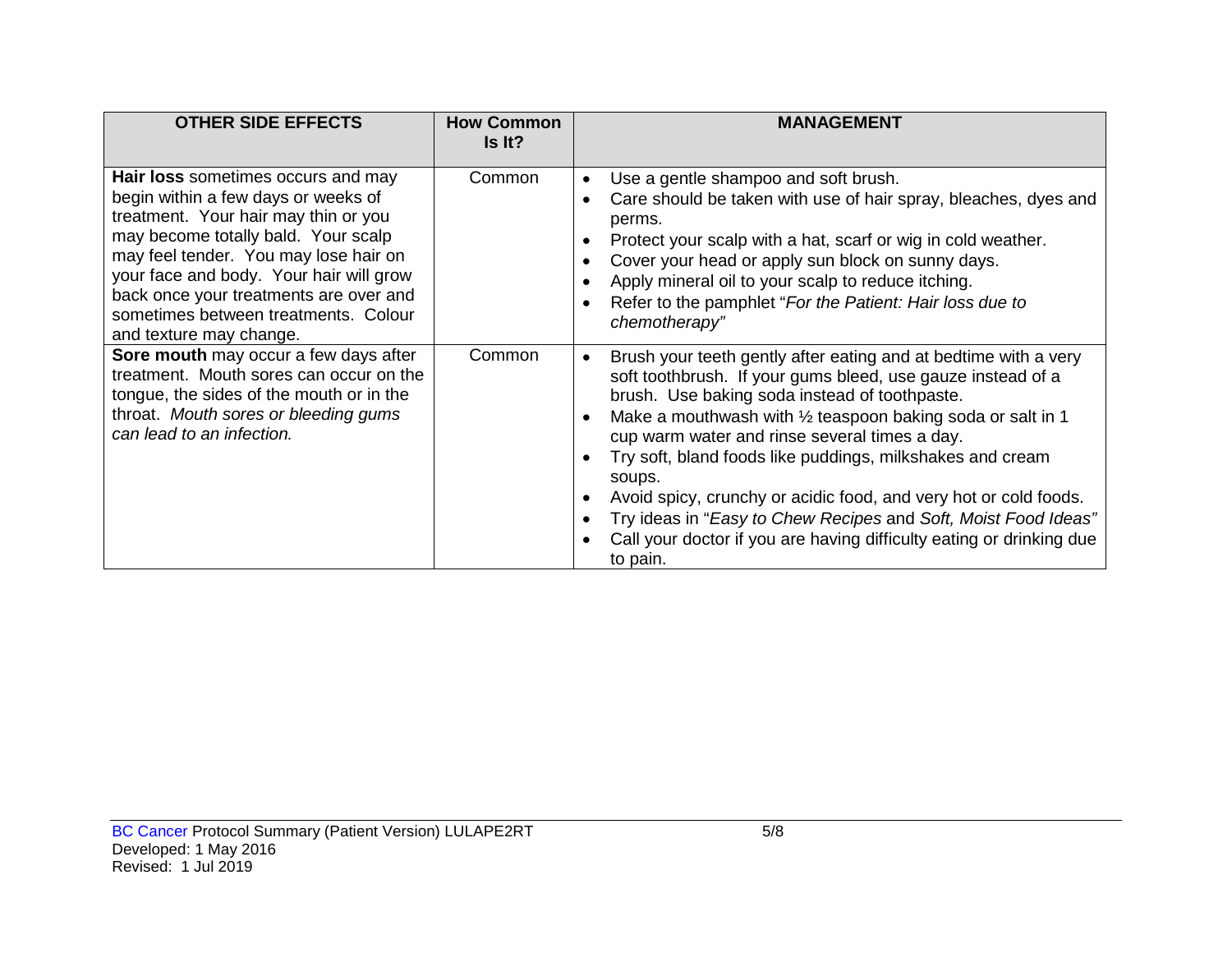### **RADIATION SIDE EFFECTS AND MANAGEMENT**

| <b>SIDE EFFECTS</b>                                                                                                                               | <b>How Common</b><br>Is It? | <b>MANAGEMENT</b>                                                                                                                                                                                                                                                        |
|---------------------------------------------------------------------------------------------------------------------------------------------------|-----------------------------|--------------------------------------------------------------------------------------------------------------------------------------------------------------------------------------------------------------------------------------------------------------------------|
| <b>Tiredness</b> or lack of energy may occur.                                                                                                     | Very Common                 | Do not drive a car or operate machinery if you are feeling tired.<br>$\bullet$<br>Try the ideas in "Your Bank of Energy Savings: How People<br>with Cancer can Handle Fatigue".                                                                                          |
| Since radiation must pass through your<br>skin, skin irritation may occur. Skin<br>may feel warm and sensitive and color<br>may change.           | Common                      | Bathe using lukewarm water and mild, unscented soap. Pat<br>skin dry with a soft towel.<br>Wear loose, comfortable clothing.<br>Protect skin from direct sunlight and wind.<br>Avoid deodorants, perfume, alcohol, astringents and adhesives.                            |
| Cough or shortness of breath may<br>occur, as radiation lowers the level of the<br>lung's surfactant, a substance that helps<br>the lungs expand. | Common                      | Drink plenty of fluids throughout the day<br>If you are experiencing cough and are also feverish or unwell,<br>it's important to call your doctor.                                                                                                                       |
| You may experience a sore throat or<br>difficulty swallowing.                                                                                     | Common                      | Try eating smaller amounts of food at more frequent intervals.<br>Avoid highly seasoned foods, acidic foods, or foods that are<br>very hot or very cold.<br>Drink plenty of fluids throughout the day.<br>Try ideas in "Easy to Chew Recipes and Soft, Moist Food Ideas" |
| Hair loss will occur on the area of skin<br>being treated.                                                                                        | Common                      | Hair usually grows back within a few months. Sometimes, as it<br>$\bullet$<br>grows back, it can become patchy.                                                                                                                                                          |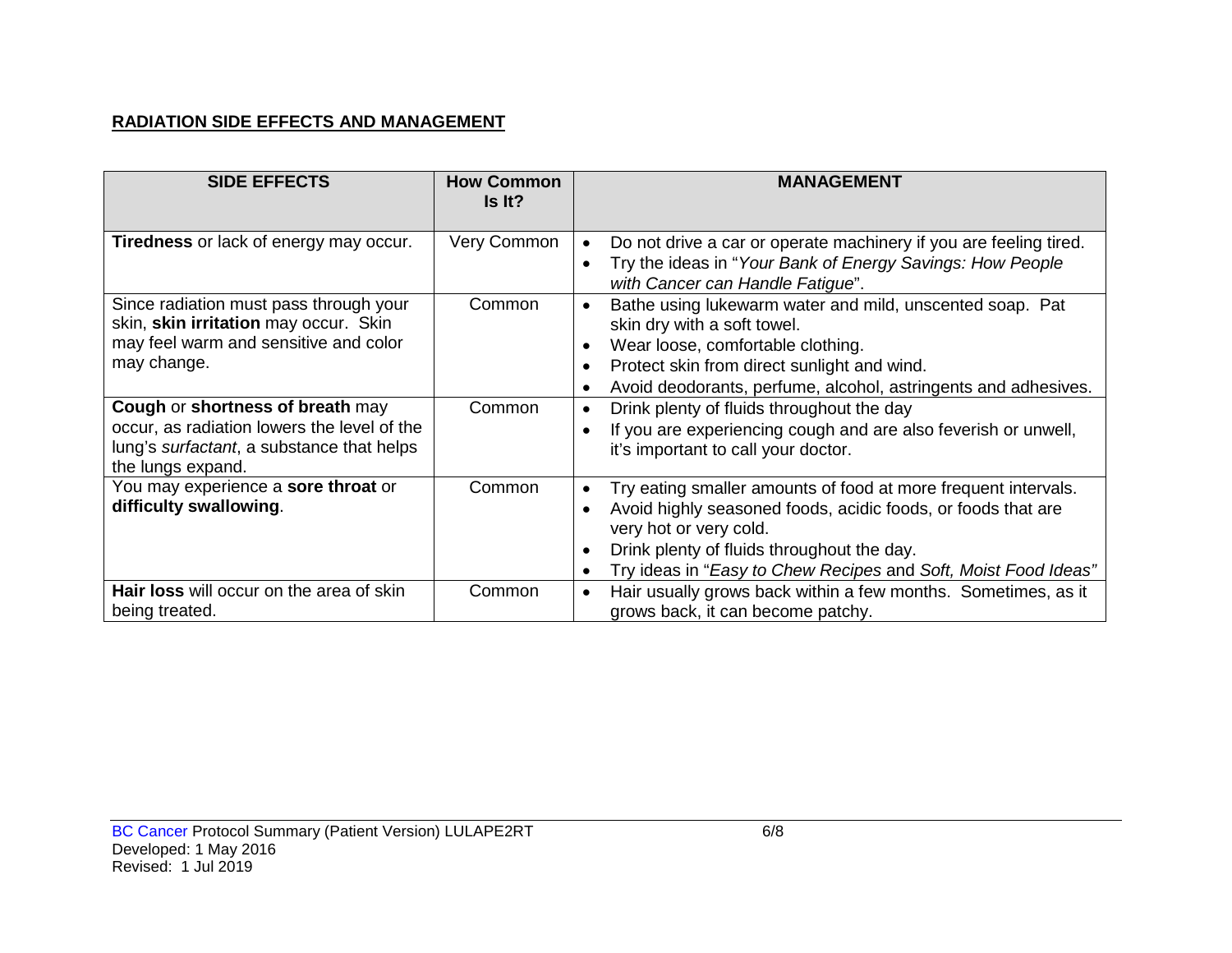### **INSTRUCTIONS FOR THE PATIENT**

#### **What other drugs can interact with LULAPE2RT?**

- Other drugs such as some antibiotics given by vein (e.g.: tobramycin, vancomycin), furosemide (LASIX®), phenytoin (DILANTIN®), pyridoxine (Vitamin B6), atovaquone (MEPRON®), warfarin (COUMADIN®), glucosamine and St John's Wort may interact with LULAPE2RT. Tell your doctor if you are taking these or other drugs as you may need extra blood tests, your dose may need to be changed or your treatment may need to be held for a few days.
- Check with your doctor or pharmacist before you start taking any new prescription or nonprescription drugs.
- If you are admitted to hospital for intravenous antibiotics, be sure that the doctor treating you knows you are on cisplatin chemotherapy.

#### **Other important things to know:**

- Cisplatin can cause changes in kidney function, but this is not common with the doses used in this type of treatment. It is important that you are well-hydrated before and after treatment.
- Sometimes, the nerve which allows you to hear can be affected by cisplatin. This could result in ringing in the ears or a change in your hearing. Report any of these problems to your doctor and/or nurse.
- The drinking of alcohol (in small amounts) does not appear to affect the safety or usefulness of this treatment.
- This treatment may cause sterility in men and menopause in women. If you plan to have children, discuss this with your doctor before starting treatment.
- This treatment may damage sperm and may cause harm to the baby if used during pregnancy. It is best to use *birth control* while you are undergoing treatment. Tell your doctor right away if you or your partner becomes pregnant. Do not breast feed during treatment.
- Tell all doctors or dentists you see that you being treated with cisplatin and etoposide before you receive treatment of any form.

### **SEE YOUR DOCTOR OR GET EMERGENCY HELP IMMEDIATELY IF YOU HAVE:**

- Signs of an **infection** such as fever (over 100°F or 38°C by an oral thermometer), chills, cough, pain or burning when you pass urine.
- Signs of a **stroke** such as sudden onset of severe headache, eyesight changes, slurred speech, loss of coordination, weakness or numbness in an arm or leg.
- Signs of **bleeding problems** such as black tarry stools, blood in urine or pinpoint red spots on skin.
- Signs of an **allergic reaction** (rare) soon after a treatment including dizziness, fast heartbeat, face swelling or breathing problems.
- Signs of a **blood clot** such as tenderness or hardness over a vein, calf swelling and tenderness, sudden onset of cough, chest pain or shortness of breath.
- Signs of **heart problems** such as fast or uneven heartbeat.
- **Seizures** or **loss of consciousness**.